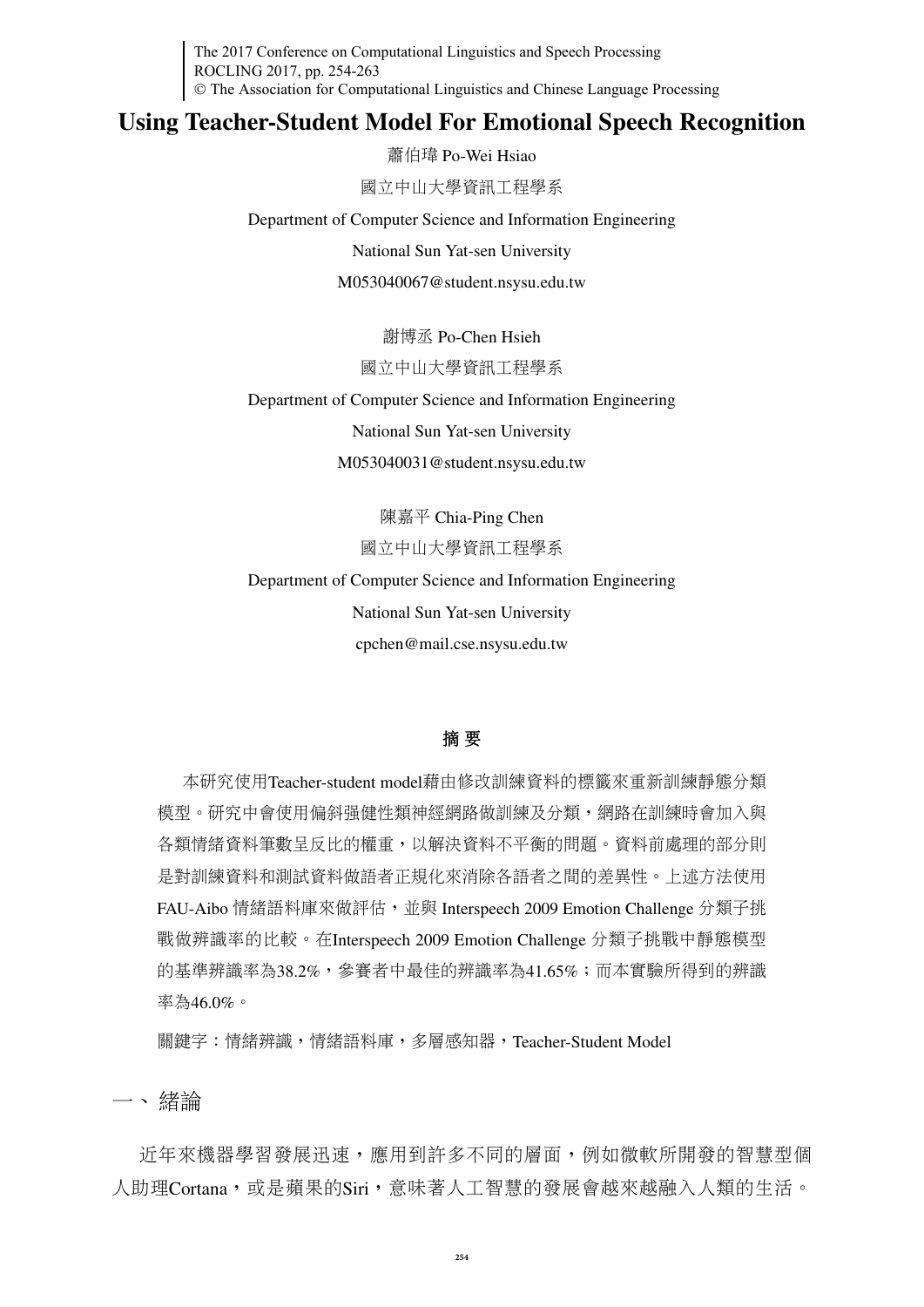過往人機介面都需要使用者主動操縱機器,現在即可藉由語音讓使用者跟電腦進行互 動。雖然諸如上述的智慧型介面可以對於語音進行辨識,但是還無法對情緒進行精確 分析。如果電腦可以依照使用者當下的情緒去作出反應,例如智慧系統依照使用者情 緒與使用者進行互動。因此電腦在接收我們的指令時,除了字面上的意思外也應該 考慮情緒的差異。例如以色列科技公司Beyond Verbal開發出可以根據對話偵測人類<sup>情</sup> <sup>緒</sup>、意圖與個性的軟體: Moodies Emotions Analytics。 從1980年代開始,已經有學者發 現情緒上存在著普遍能辨識出的特徵,這些特徵與人類的發聲模式有關,開啓了使用 語音情緒特徵進行分類的先河[1]。在1997 年時, Picard 等人[2] 描述了情緒辨識的應用 及重要性。情緒語料庫例如:柏林情緒語料庫FAU-Aibo[3]、EMO-DB[4]、LCD情緒<sup>語</sup> 料庫及波蘭情緒語料庫。LIN Chu-Hsuan 等人[5]整理常用於辨識的語音特徵,包括能 <sup>量</sup>、音高、過零率、噪音諧音比和梅爾頻率倒譜係數等。本實驗所使用的情緒語料<sup>庫</sup> 是FAU- Aibo, 由於FAU-Aibo錄製的是孩童的自然對話,情緒較不鮮明,因此會影響辨 識的準確度。因為此語料庫都是以德國人用德語錄製而成,除了語系不同外,德國人 <sup>在</sup>情緒表現上可能也會和我們有所差異。

情緒辨識系統一開始會先對原始音檔做處理,之後會擷取聲學特徵並用訓練資料 來訓練分類模型,最後使用訓練好的分類模型對其進行分類。常用的分類模型有支<sup>持</sup> <sup>向</sup>量機(Support Vector Machine, SVM)[6]、多層感知器(Multilayer Perceptron, MLP)[7]、 <sup>高</sup>斯混合模型(Gaussian Mixture Model, GMM)[8]、隱藏式馬可夫模型(Hidden Markov Model, HMM)<sup>[9]、</sup>遞歸神經網路(Recurrent Neural Network, RNN)<sup>[10]。在</sup> Interspeech 2009 Emotion Challenge[11] 分類子挑戰中靜態模型的基準辨識率為 38.2%,使用的 <sup>分</sup>類器為SVM,前處理部分除了會對資料做標準化之外還會使用Synthetic Minority Oversampling TEchnique (SMOTE)對資料做平衡。

本論文主要分為四個部分:第一部分為緒論;第二部分為實驗架構及研究方法;這 <sup>個</sup>部分會介紹實驗流程及資料處理的方法;第三部分會放上實驗結果;第四部份會歸 納實驗結論。

二、 研究方法

### $(-)$  > Teacher-Student Model

Teacher-student model 的訓練流程為:先使用訓練資料訓練分類模型,並以此模型 <sup>對</sup>訓練資料做辨識分類,分類的結果會使每筆訓練資料皆會得到一個包含五類情緒<sup>事</sup> 後機率的向量,再以這些向量中作為每筆訓練資料的新標籤,即為 teacher label, 並重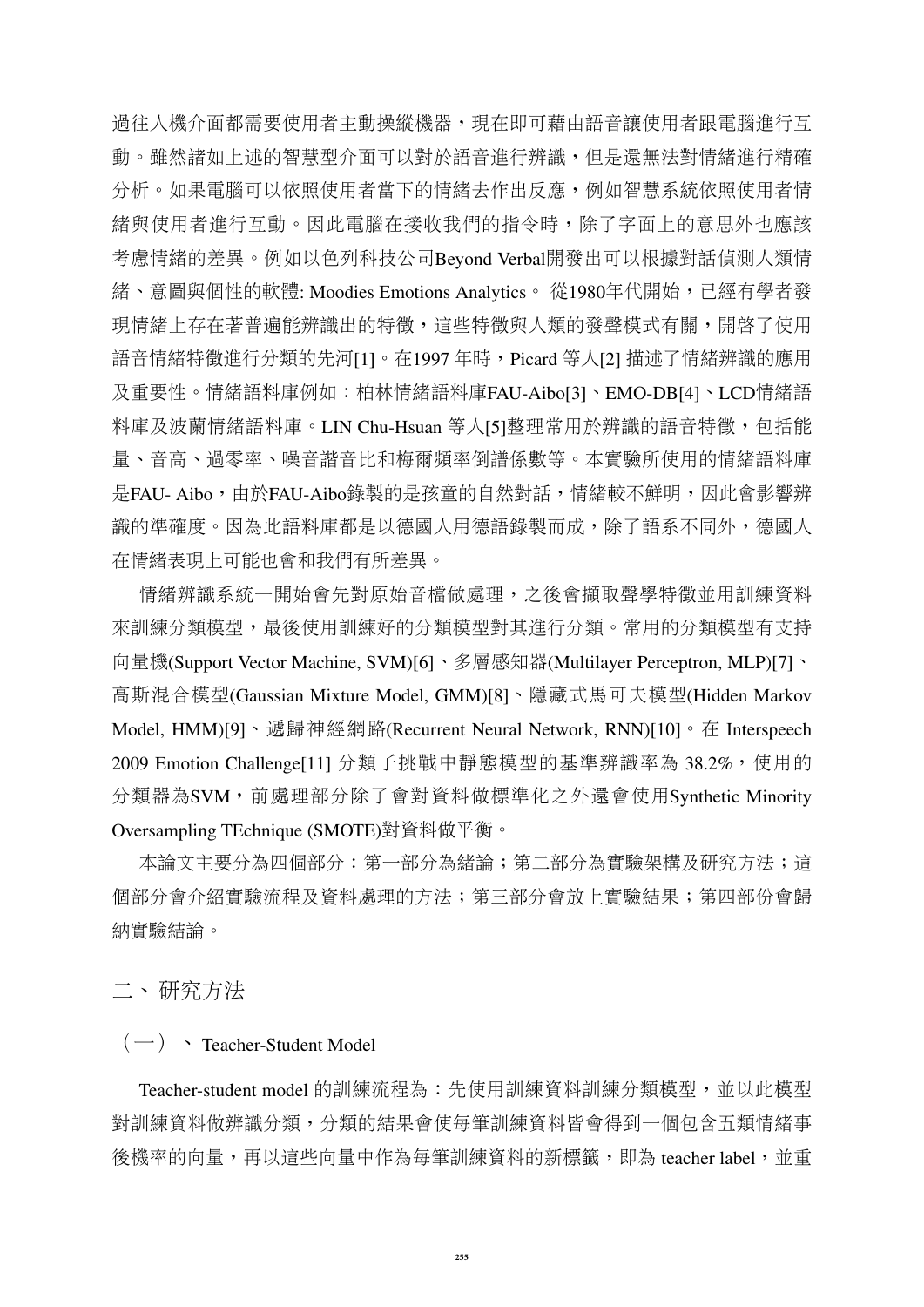<sup>新</sup>訓練分類模型。因此訓練資料的標籤將會由原本的 one-hot vector <sup>表</sup>示法轉變為包<sup>含</sup> <sup>五</sup>類情緒事後機率的向量。此訓練過程即<sup>為</sup> teacher-student training。訓練過程如圖一。

由於原始的標籤是由五位語言學者投票標記的,但不同學者對語音所要表達的情<sup>緒</sup> 解讀可能不同,因此可能會出現特徵類似但被標記成不同類或是特徵不同但被標記為 同類的情況。這種情況會不利於一般的 MLP 分辨語音的特徵,所以藉由將標記的方式 由原本的 one-hot vector <sup>改</sup>成以機率呈現的 teacher label 來使模型能夠更廣泛的考慮<sup>各</sup> 類特徵並進行分類,進而提升辨識率。



圖 一、 Teacher-Student Model 訓練流程圖

## (二)、 多層感知器(Multi-Layer Perceptron, MLP)

類神經網絡是一種模仿生物神經網絡(動物的中樞神經系統,特別是大腦)的結構和 <sup>功</sup>能的數學模型或計算模型,用於對函數進行估計或近似。神經網絡由大量的人工<sup>神</sup> <sup>經</sup>元連結進行計算。大多數情況下人工神經網路能在外界訊息的基礎上改變內部<sup>結</sup> <sup>構</sup>,是一種自適應系統。現代神經網絡是一種非線性統計性數據建模工具。

多層感知器為一種前向結構的神經網路,使用 back propagation 作為學習的演算法, 以監督式的方式進行學習,處理輸入與輸出之間的非線性映射關係。 Back propagation network 是由向前傳遞(forward pass)及向後傳遞(backward pass)兩部分所組成,向前傳 源是先將訓練資料放進網路中去執行,之後再計算出輸出值與目標值之間的誤差,而 後向傳遞是根據誤差值去對權重進行調整,經過這樣多次的訓練之後,就能夠將網路 的誤差值修正到極小的範圍內。 Back propagation network 的特性主要有:

#### I. <sup>學</sup>習精確度<sup>高</sup>

II. <sup>回</sup>想速度快

III. 可以處理非線性問<sup>題</sup>

在進行向前傳遞時:會使用sigmoid function(1) 作為做為激活函數, sigmoid function 會使 得輸出值位於區間[0,1]函數如下。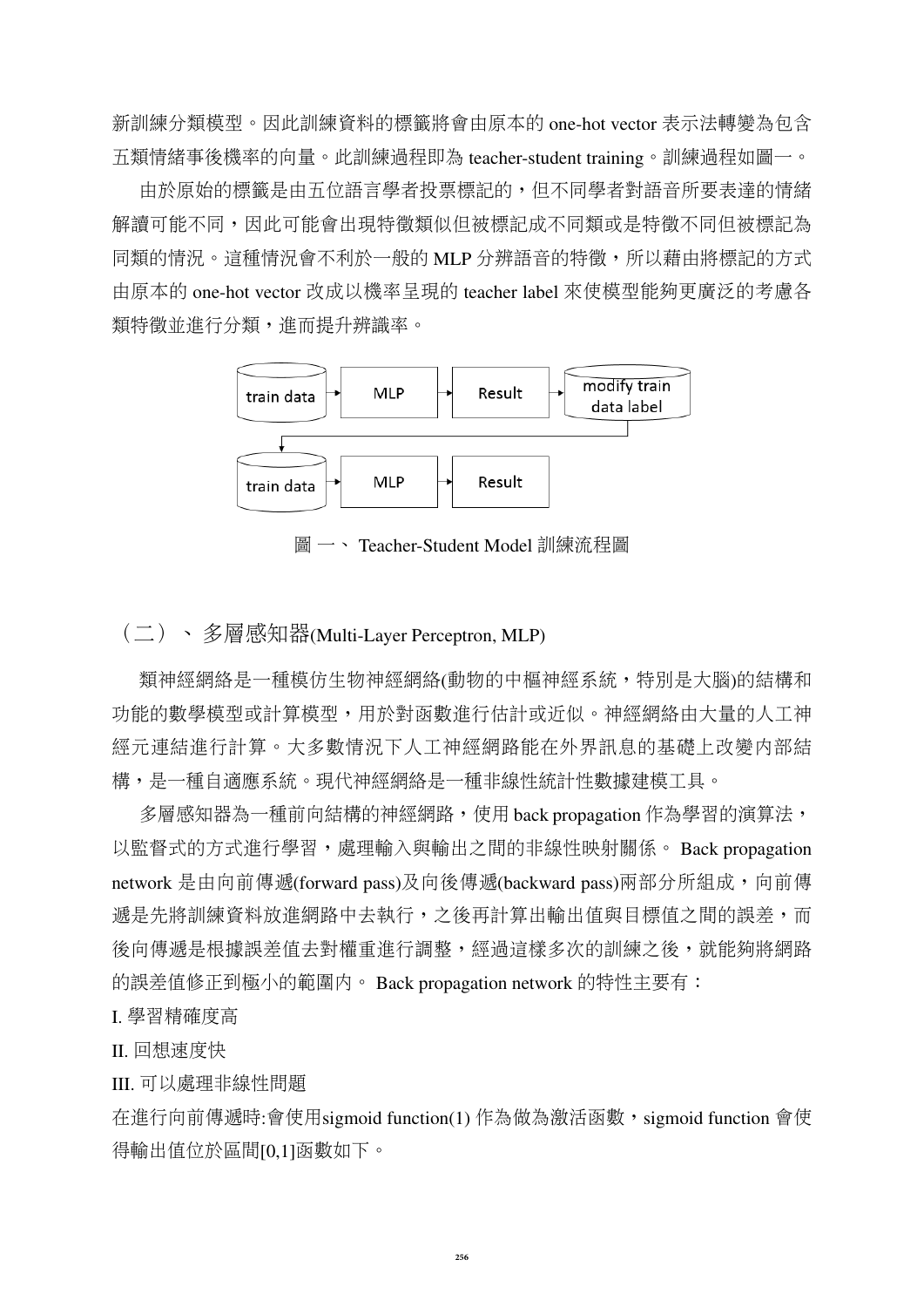$$
f(x) = \frac{1}{1 + e^{-x}}
$$
 (1)

會以Cross entropy(2)作為計算誤差的方<sup>法</sup>

$$
-\sum_{k=1}^{K} target_k \times \log(predict_k)
$$
 (2)

<sup>加</sup>入權重之最佳化參數更新以下列公式做為表<sup>示</sup>

$$
-r_{ik} \times \sum_{k=1}^{K} target_k \times \log(predict_k)
$$
 (3)

最後使用 Softmax function(4)將各類輸出結果轉換為機率。

$$
\sigma(y_i) = \frac{e^{y_i}}{\sum_j e^{y_j}}
$$
\n(4)

<sup>在</sup>進行向後傳遞時:計算輸出層(5)及隱藏層(6)的誤差<sup>值</sup>

$$
\delta_k = (t_k - y_k) \times y_k \times (1 - y_k)
$$
\n(5)

$$
\delta_j = \left(\sum_{k=1}^K w_{jk} \times \delta_k\right) \times y_k \times \left(1 - y_k\right) \tag{6}
$$

調整隱藏層到輸出層(7)及輸入層到隱藏層(8)的權重, $x_i$ :輸入層的神經元, $z_j$ :隱藏層 的神經元,<sub>y*k*:輸出層的神經元η:learning rate , m:momentum</sub>

$$
w_{jk} = w_{jk} + \eta \times \delta_k \times z_j + m \times \Delta w_{previous}
$$
 (7)

$$
w_{ij} = w_{ij} + \eta \times \delta_j \times x_i + m \times \Delta w_{previous}
$$
 (8)

<sup>資</sup>料前處理的部份,由於不同語者產生的聲音會有所差異,因此本實驗會使用<sup>語</sup> 者正規化的方法來消除此差異性,並只保留情緒的變異。語者正規化會將多個實際<sup>語</sup> 者轉換為一個虛擬語者,如此一來我們就能夠得到一個虛擬語者的資料分布,接下來 將每個實際語者都轉換成虛擬語者的分布,正規化的方法為直方圖均衡法(Histogram Equalization, HE)[12]。語者正規化的流程如圖二。

<sup>為</sup>了處理各類訓練資料不平衡的問題,對於每一類別,本研究參考[13]引入一個<sup>類</sup> <sup>別</sup>權<sup>重</sup> *<sup>r</sup>ik* <sup>來</sup>調整參數更新。其中,*rik* <sup>為</sup>該類別之訓練資料數與整體資料數之相對頻<sup>率</sup> 的倒數,與該筆資料所屬類別之總資料數成反比(9)。加入類別權重進行訓練的MLP模 <sup>型</sup>即為Skewness-robust MLP。

$$
r_{ik} = \frac{N}{N_k} \propto \frac{1}{N_k} \tag{9}
$$

<sup>各</sup>類別的權重如表一所示。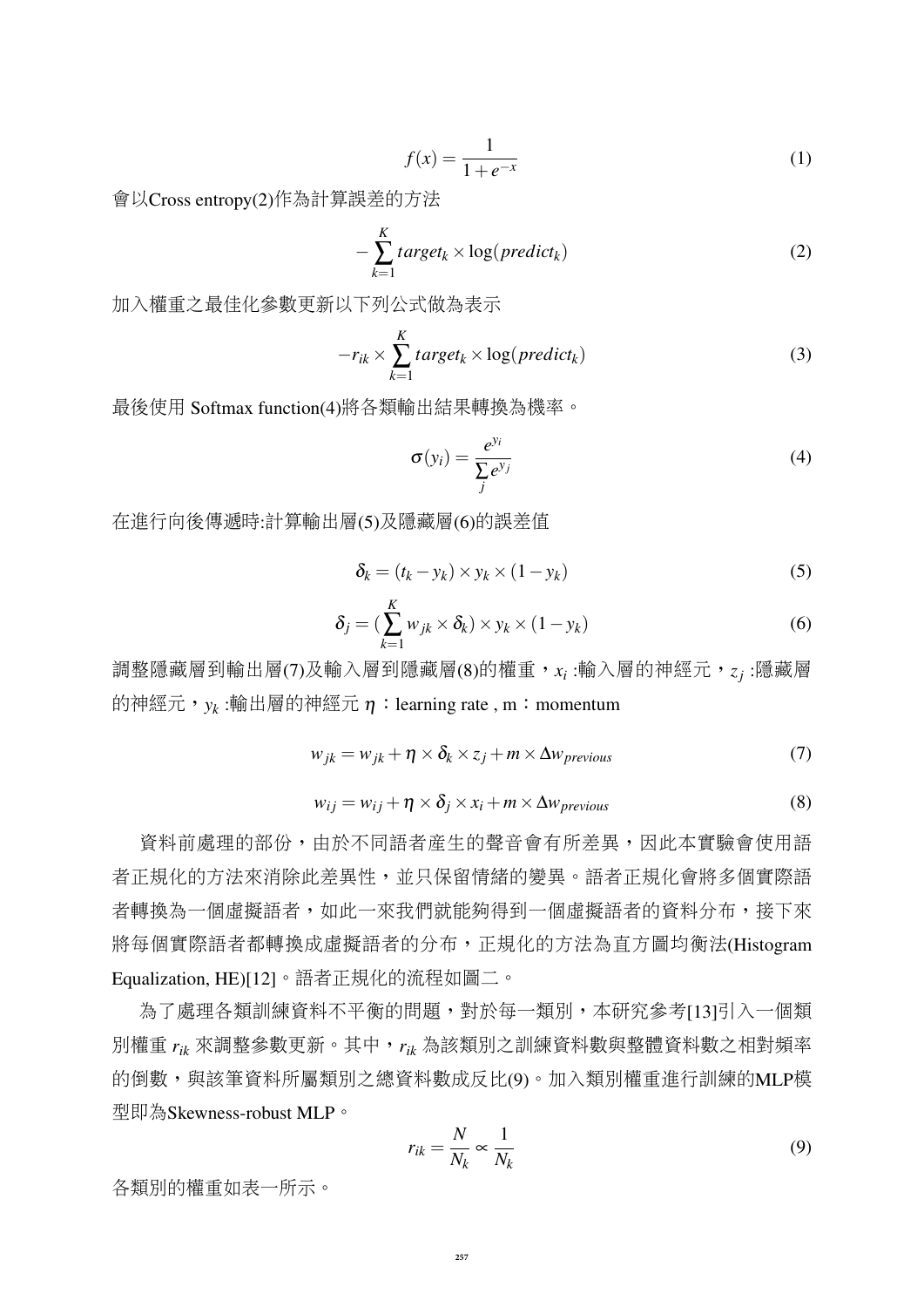

<sup>圖</sup> <sup>二</sup>、 <sup>語</sup>者正規化流<sup>程</sup>

<sup>表</sup> <sup>一</sup>、 <sup>類</sup>別權<sup>重</sup>

|                |      | Angry   Emphatic   Neutral   Positive   Rest |  |  |
|----------------|------|----------------------------------------------|--|--|
| Weight $\vert$ | -1.1 | 0.5                                          |  |  |

### <sup>三</sup>、 <sup>實</sup>驗結果

FAU-Aibo情緒語料庫為德國研究員Stefan Steidl根<sup>據</sup> <sup>51</sup> <sup>名</sup> 10-13 <sup>孩</sup>童<sup>與</sup> Sony 的<sup>機</sup> 器狗 Aibo 互動 9 小時所産生的語音檔,透過近距離麥克風將孩子們自然發出的聲音 所產生的情緒記錄下來,用人為手動的方法將音訊檔切割成較小的片段,其中訓練 資料包含來自同一個學校的 26 名孩童,而測試資料的 25 名孩童是來自於另一所學 校。語料庫的情緒標記工作由5名專業的語言學者共同完成,共分為11類情緒,分別 <sup>為</sup>:歡樂(Joyful)、驚訝(Surprised)、強調(Emphatic)、無奈(Helpless)、敏感(Touchy)、 <sup>憤</sup>怒(Angry)、媽媽語(Motherese)、無聊(Bored)、譴責(Reprimanding)、中性(Neutral)<sup>與</sup> 正向 (Positive)。本實驗依照 Interspeech 2009 Emotion Challenge的情感識別挑戰,選出 <sup>憤</sup>怒(Angry)、強調(Emphatic)、中性(Neutral)、正面(Positive)、其餘(Rest)五類情緒。此 <sup>五</sup>類的資料量如表二所示。

本實驗根據[11]中所設定的 基準聲學特徵並使用 openSMILE 工具擷取,包含 16 <sup>個</sup>低階參數(Low-Level descriptors, LLDs)及 <sup>12</sup> <sup>個</sup>泛函(Functionals)。<sup>16</sup> <sup>個</sup>低階參數分別 是:梅爾頻率倒譜系數 (Mel-Frequency Cepstral Coefficients, MFCCs)(1-12維)、均方根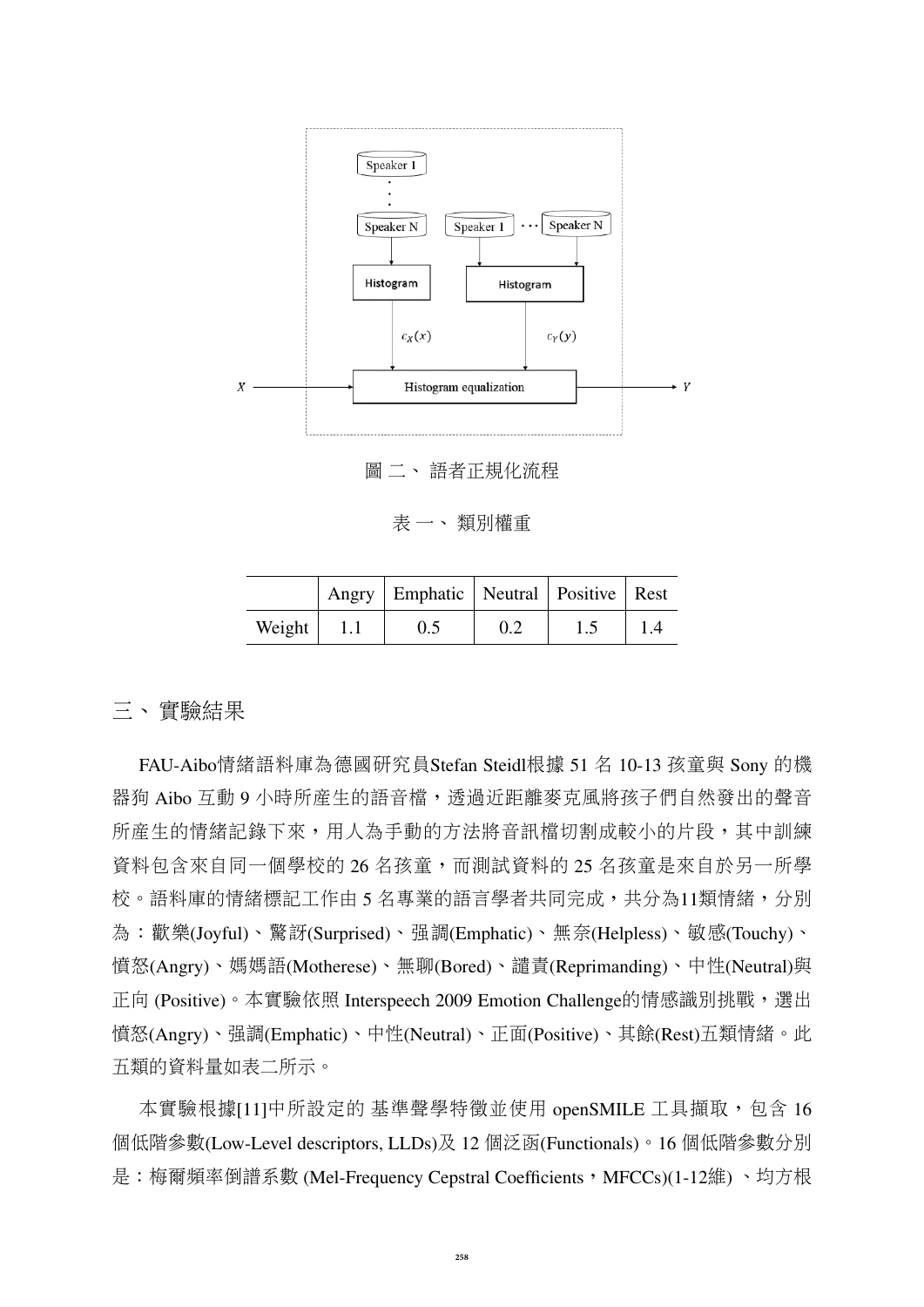#### 表 二、 FAU-Aibo情緒語料庫

|             | Angry | Emphatic   Neutral   Positive   Rest |      |     |     |
|-------------|-------|--------------------------------------|------|-----|-----|
| Train       | 881   | 2093                                 | 5590 | 674 | 721 |
| <b>Test</b> | 611   | 1508                                 | 5377 | 215 | 546 |

能量(RMS energy)、過零率(Zero Crossing Rate, ZCR)、諧音噪音比(Harmonics-to-Noise Ratio, HNR)、音高頻率(Pitch Frequency),加上每個低階參數的一階係數差(Delta)。12 個泛函(Functionals)為:平均值、標準差(standard deviation)、 峰度(Kurtosis)和偏移 <sup>態</sup>(Skewness)、最大最小值、相對位置(Relative Position)、範圍(Range)以及另外兩個<sup>線</sup> 性迴歸係數(Linear Regression Coefficients)及其均方差(Mean Square Error, MSE)。因此, 對於每一個低階參數,經過一階係數差計算再經由12個泛函計算後,最後得到的特徵 <sup>集</sup>包含<sup>了</sup> <sup>16</sup>×2×12=384 <sup>維</sup>特徵參數。

在訓練網路之前,會先將訓練資料正規化到 [0,1] 以降低原始資料間的差異性。 <sup>實</sup>驗中所使用的 MLP 架構為一<sup>層</sup> <sup>30</sup> <sup>個</sup>神經元的隱藏層如圖三。本實驗會比較有<sup>無</sup> 使用 teacher-student training 的差異,第一組實驗以 FAU-Aibo 訓練資料對偏斜强健性 類神經網路訓練 600個 epoch,使用的參數如表三,於 FAU-Aibo 測試資料得到 44.6% 的辨識率。第二組實驗使用同樣的參數以及訓練資料對偏斜强健性類神經網路做 teacher-student training,再以此模型<sup>對</sup> FAU-Aibo <sup>測</sup>試資料做分類且得<sup>到</sup> 46% 的辨<sup>識</sup> <sup>率</sup>,實驗結果如表四。各類情緒分類情形如表五、表六。本研究使用 teacher-student model 所得到的辨識率(46%)比基準辨識率(38.2%)高出約8%,此外,根據 Interspeech 2009 Emotion Challenge 参賽者所得到的多組實驗結果[14]中,最佳的結果為Marcel Kockmann <sup>等</sup>人[15]所獲得的的41.65%。

四、 結論

根據表四所得到的實驗結果顯示,使用 teacher-student model之後,辨識率能夠 從44.6%提升到46%。因此可得知原本用人為標記的方式存在一些問題,可能會造成 MLP 在學習時,無法針對資料的特徵值進行學習,而在使用 teacher label 改變原本的 標籤後,有助於提升 MLP 對 FAU-Aibo 情緒語料庫的辨識率。有鑑於對資料的標籤做 修改能夠提升辨識率,因此在未來的研究中,我們想進一步的去研究資料標籤的標<sup>記</sup> 方法,若能以其他方式結合 teacher-student training, 或許能在更短的時間内對大量的

**259**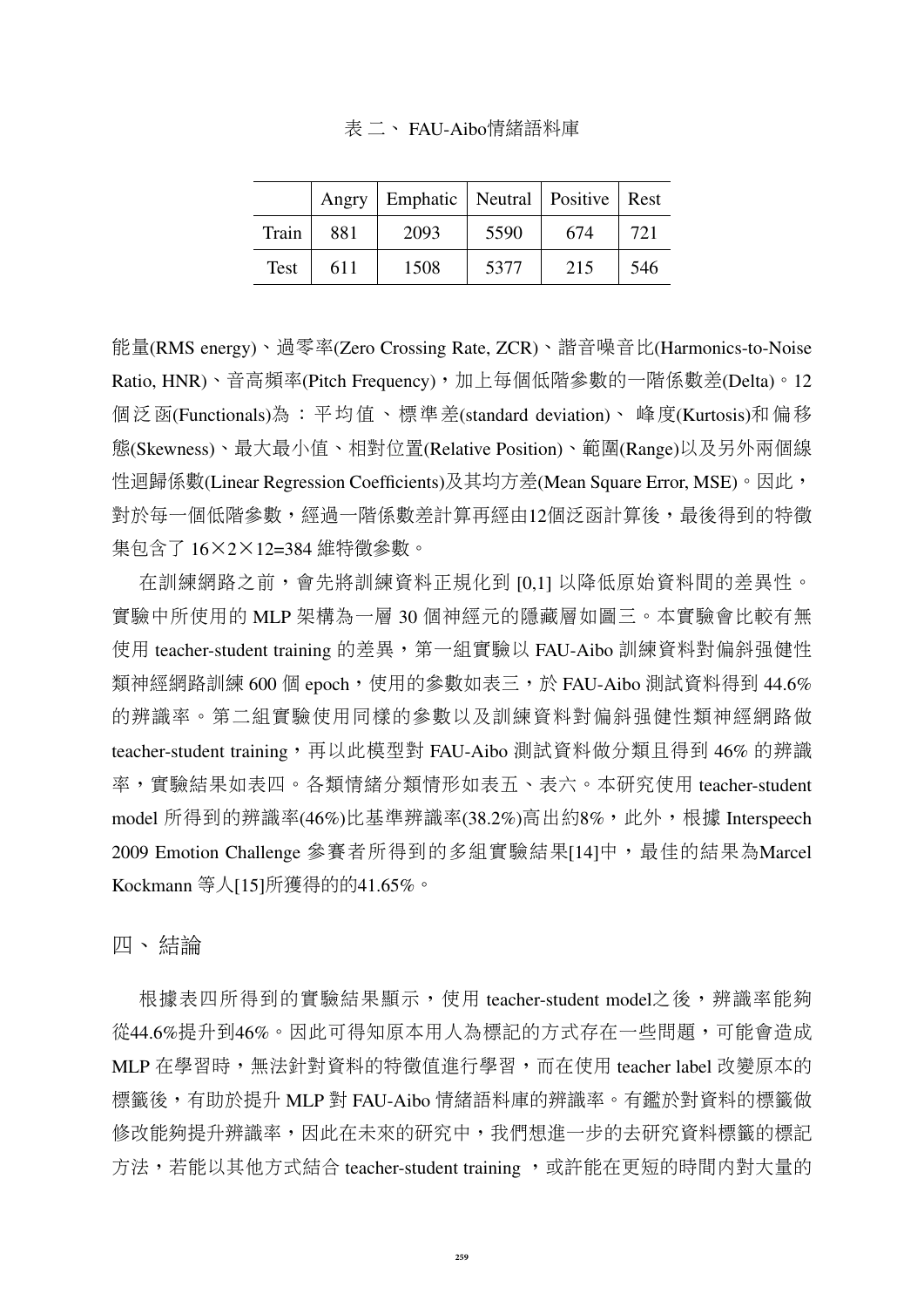

<sup>圖</sup> <sup>三</sup>、 MLP架構<sup>圖</sup>

<sup>表</sup> <sup>三</sup>、 <sup>實</sup>驗參<sup>數</sup>

| Hyperparameter      | Value                       |  |  |
|---------------------|-----------------------------|--|--|
| Mini-batch          | 100                         |  |  |
| Learning rate       | 0.4                         |  |  |
| Learning rate decay | 0.0005                      |  |  |
| Momentum            | 0.5                         |  |  |
| Optimizer           | Stochastic gradient descent |  |  |
| Loss function       | Cross-entropy               |  |  |
| Epoch               |                             |  |  |

<sup>表</sup> <sup>四</sup>、 MLP、Teacher-Student Model <sup>實</sup>驗結果

|                                | Recall |
|--------------------------------|--------|
| Skewness-robust MLP   $44.6\%$ |        |
| Teacher-student model   46.0%  |        |

資料做標記或修改,可能會遇到的挑戰包含標記的結果是否具有足夠的可靠性,以及 使用此標籤進行訓練時,對於神經網路訓練過程的影響。希望能夠結合相關的資料標 <sup>記</sup>方法來<sup>讓</sup> MLP <sup>對</sup>於五<sup>類</sup> FAU-Aibo <sup>情</sup>緒語料庫的辨識率提升。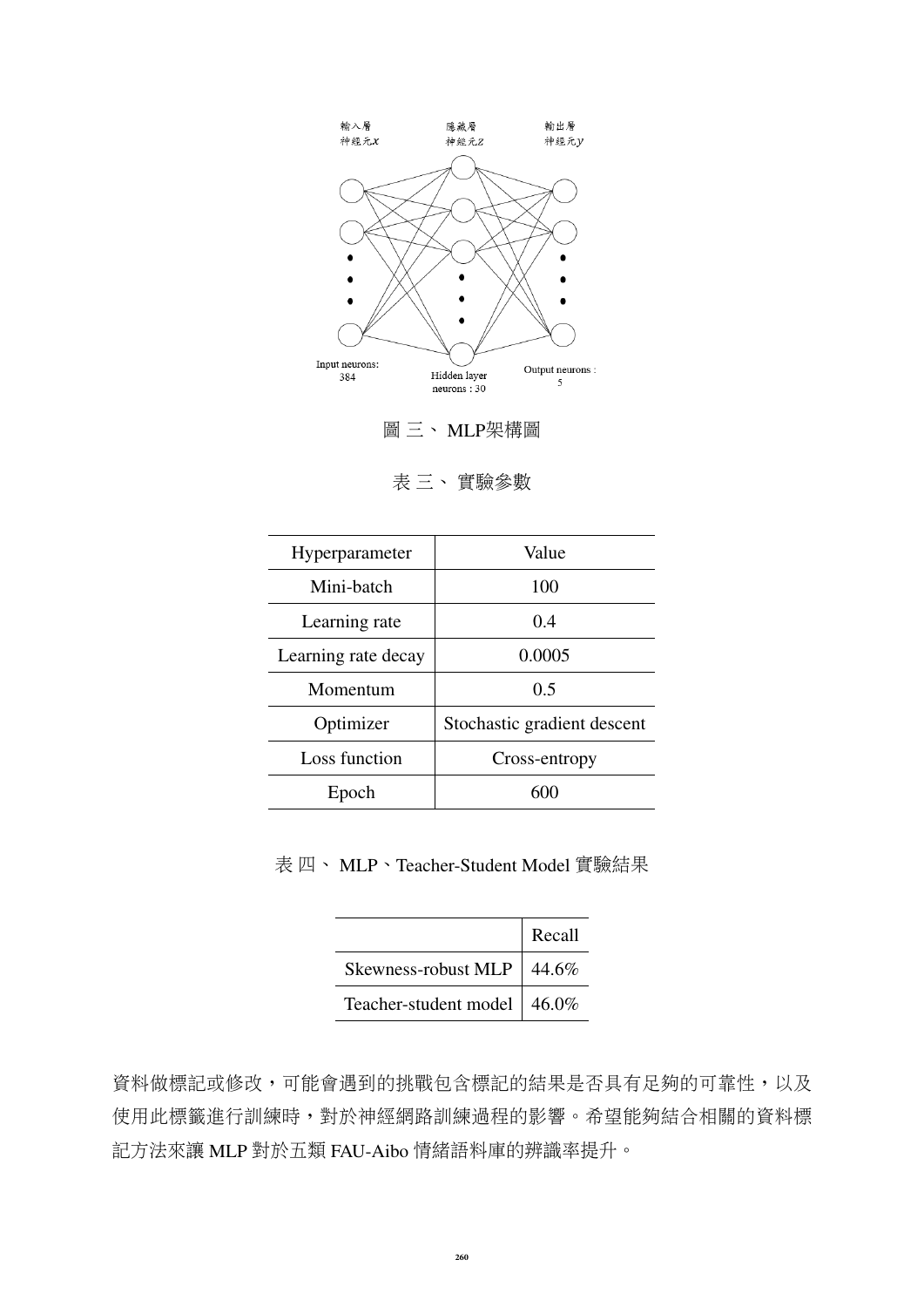|            | Angry | Emphatic | Neutral | Positive | Rest  | Recall   |
|------------|-------|----------|---------|----------|-------|----------|
| Angry      | 300   | 131      | 70      | 30       | 80    | $49.1\%$ |
| Emphatic   | 218   | 778      | 281     | 52       | 179   | 51.6%    |
| Neutral    | 528   | 900      | 2209    | 666      | 1074  | 41.1%    |
| Positive   | 11    | 10       | 29      | 116      | 49    | 54.0%    |
| Rest       | 300   | 79       | 121     | 104      | 150   | 27.5%    |
| Avg.recall |       |          |         |          | 44.6% |          |

<sup>表</sup> <sup>五</sup>、 Skewness-robust MLP <sup>分</sup>類結果混淆矩<sup>陣</sup>

<sup>表</sup> <sup>六</sup>、 Teacher-student model <sup>分</sup>類結果混淆矩<sup>陣</sup>

|            | Angry | Emphatic | Neutral | Positive | Rest  | Recall |
|------------|-------|----------|---------|----------|-------|--------|
| Angry      | 329   | 110      | 72      | 37       | 63    | 53.8%  |
| Emphatic   | 265   | 776      | 278     | 92       | 97    | 51.5%  |
| Neutral    | 630   | 948      | 2085    | 1073     | 641   | 38.8%  |
| Positive   | 8     | 7        | 32      | 141      | 27    | 65.6%  |
| Rest       | 80    | 86       | 117     | 151      | 112   | 20.5%  |
| Avg.recall |       |          |         |          | 46.0% |        |

# 參考文<sup>獻</sup>

- [1] Van Bezooijen, Renée, Stanley A. Otto, and Thomas A. Heenan. "Recognition of vocal expressions of emotion: A three-nation study to identify universal characteristics." Journal of Cross-Cultural Psychology 14.4 (1983): 387-406.
- [2] Picard, Rosalind W., and Roalind Picard. Affective computing. Vol. 252. Cambridge: MIT press, 1997.
- [3] S. Steidl, "Automatic classification of emotion related user states in spontaneous children'sspeech," PhD thesis, University of Erlangen-Nuremberg, 2009.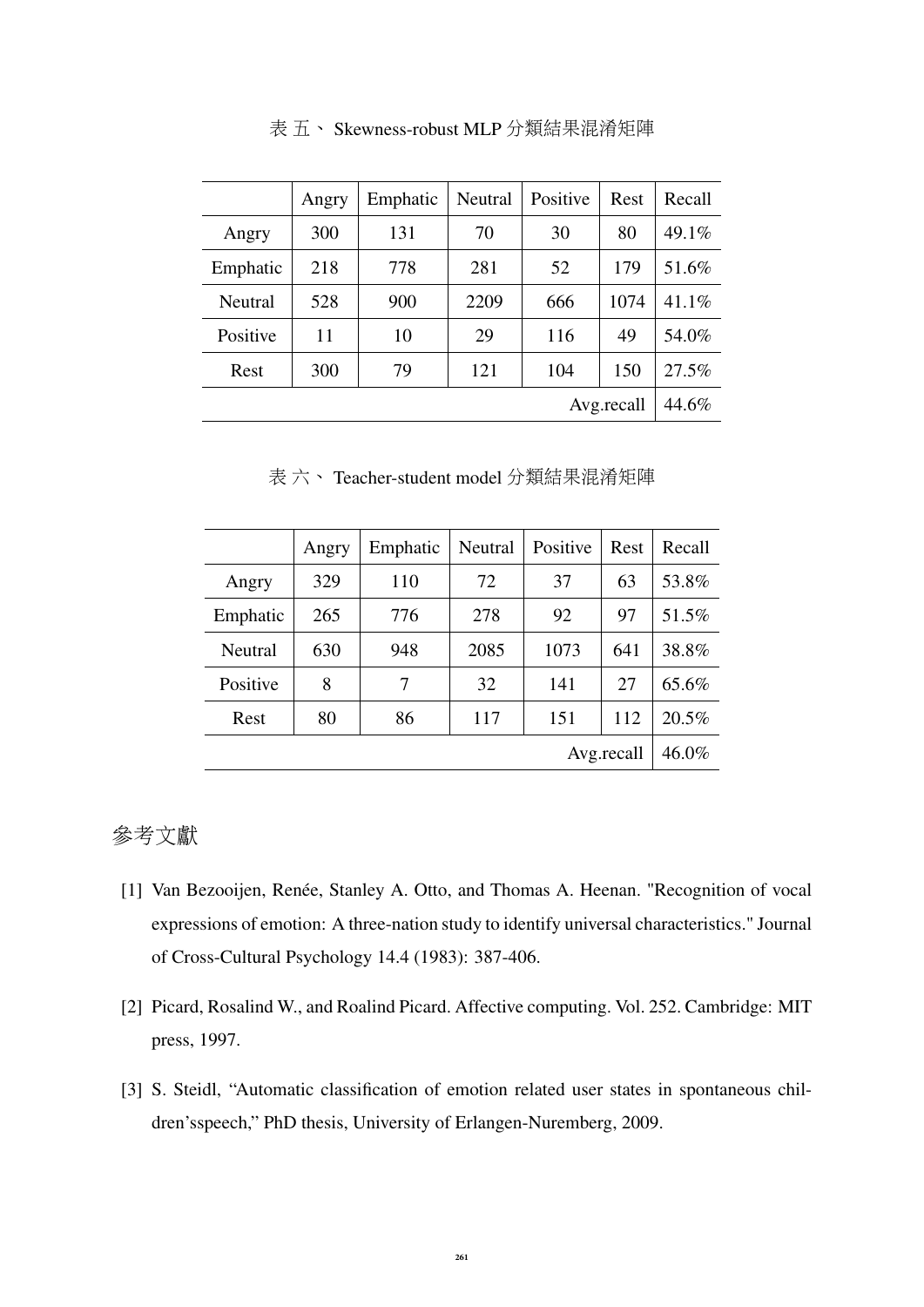- [4] F. Burkhardt, A. Paeschke, M. Rolfes, W. F. Sendlmeier, and B. Weiss, "A database of german emotional speech." in Interspeech, vol. 5, 2005, pp. 1517–1520.
- [5] LIN Chu-Hsuan, CHEN, Yen-Sheng, "結合非線性動態特 徵 <sup>之</sup> <sup>語</sup> <sup>音</sup> <sup>情</sup> <sup>緒</sup> <sup>辨</sup> <sup>識</sup> (Speech Emotion Recognition via Nonlinear Dynamical Features)"[In Chinese], in RO-CLING 2015.
- [6] Hu, Hao, Ming-Xing Xu, and Wei Wu. "GMM supervector basedSVM with spectral features for speech emotion recognition."Acoustics, Speech and Signal Processing, 2007. ICASSP 2007.IEEE International Conference on. Vol. 4. IEEE, 2007.
- [7] Kamaruddin, Norhaslinda, and Abdul Wahab. "Emulating humancognitive approach for speech emotion using MLP and Gen-SofNN." Information and Communication Technology for theMuslim World (ICT4M), 2013 5th International Conference on.IEEE, 2013.
- [8] Cheng, Xianglin, and Qiong Duan. "Speech emotion recognition using gaussian mixture model." The 2nd International Conference on Computer Application and System Modeling. 2012. APA
- [9] Metallinou, Angeliki, Athanasios Katsamanis, and Shrikanth Narayanan. "A hierarchical framework for modeling multimodality and emotional evolution in affective dialogs." Acoustics, Speech and Signal Processing (ICASSP), 2012 IEEE International Conference on. IEEE, 2012.
- [10] Hopfield, John J. "Neural networks and physical systems with emergent collective computational abilities." Proceedings of the national academy of sciences 79.8 (1982): 2554- 2558.
- [11] Schuller, Björn W., Stefan Steidl, and Anton Batliner. "The INTERSPEECH 2009 emotion challenge." Interspeech. Vol. 2009. 2009
- [12] B.-C. Chiou, "Cross-lingual automatic speech emotion recognition,"Master's thesis, National Sun Yat-sen University, 2014
- [13] P.-Y.Shih, Skewness-Robust Neural Networks with Application to Speech Emotion Recognition, Master's thesis, National Sun Yat-sen University, 2016.